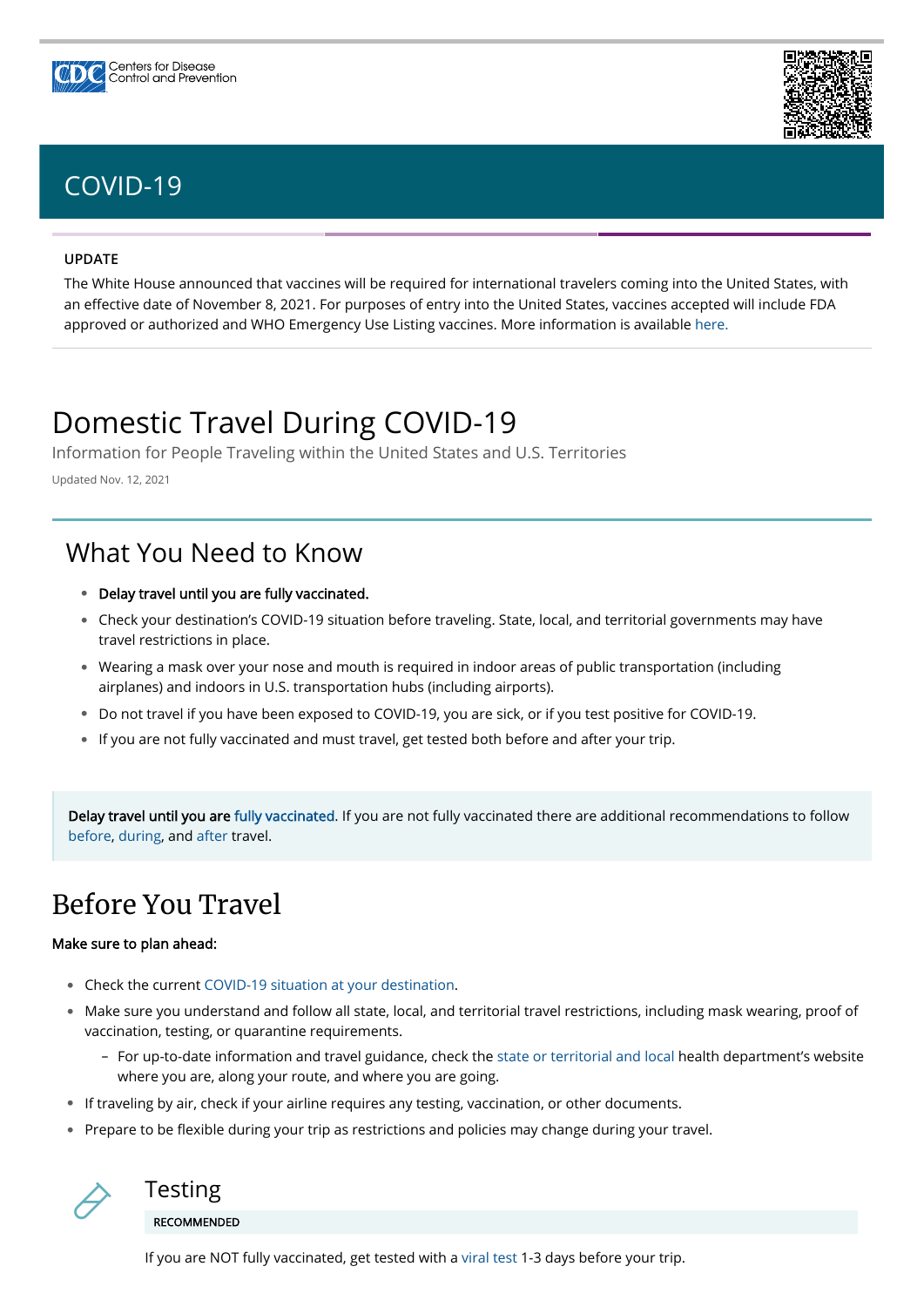## <span id="page-1-0"></span>During Travel



## <span id="page-1-1"></span>After Travel

You might have been exposed to COVID-19 on your travels. You might feel well and not have any symptoms, but you can still be infected and spread the virus to others. People who are not fully vaccinated are more likely to get COVID-19 and spread it to others. For this reason, CDC recommends taking the following precautions after returning from travel.

• [Check COVID-19 testing locations near you](https://www.hhs.gov/coronavirus/community-based-testing-sites/index.html)  $\boxtimes$ 

#### Do NOT travel if…

- You have been exposed to COVID-19 unless you are fully vaccinated or recovered from COVID-19 in the past 90 days.
- You are sick. •
- You tested positive for COVID-19 and haven't ended isolation (even if you are fully vaccinated). •
- You are waiting for results of a COVID-19 test. If your test comes back positive while you are at your destination, you will need to isolate and postpone your return until it's safe for you to end isolation. Your travel companions may need to self-quarantine.

### Masks

### REQUIRED

- Follow all [state and local health recommendations and requirements](https://www.cdc.gov/publichealthgateway/healthdirectories/index.html) at your destination, including wearing a mask and staying 6 feet (2 meters) apart from others.
- Travelers 2 years of age or older should wear [masks](https://www.cdc.gov/coronavirus/2019-ncov/prevent-getting-sick/diy-cloth-face-coverings.html) in indoor public places if they are:
	- not [fully vaccinated](https://www.cdc.gov/coronavirus/2019-ncov/vaccines/fully-vaccinated.html)
	- fully vaccinated and in an [area with substantial or high COVID-19 transmission](https://covid.cdc.gov/covid-data-tracker/#county-view)
	- fully vaccinated and with weakened immune systems
- In areas with [high numbers of COVID-19 cases](https://covid.cdc.gov/covid-data-tracker/#county-view), consider wearing a mask in crowded outdoor settings and for activities with [close contact](https://www.cdc.gov/coronavirus/2019-ncov/php/contact-tracing/contact-tracing-plan/appendix.html#contact) with others who are not fully vaccinated like an outdoor festival or sporting event.
- Wash your hands often or use hand sanitizer (with at least 60% alcohol). •

[Wearing a mask over your nose and mouth is required](https://www.cdc.gov/coronavirus/2019-ncov/travelers/face-masks-public-transportation.html) in indoor areas of public transportation (including on planes, buses, trains, and other forms of public transportation traveling into, within, or out of the United States and while indoors at U.S. transportation hubs such as airports and stations. Travelers are not required to wear a mask in outdoor areas of a conveyance (like on open deck areas of a ferry or the uncovered top deck of a bus).



## Protect Yourself and Others

#### RECOMMENDED



### ALL Travelers RECOMMENDED

• Self-monitor for COVID-19 symptoms; isolate and get [tested](https://www.hhs.gov/coronavirus/community-based-testing-sites/index.html)  $\Box$  if you develop symptoms.

Follow all [state](https://www.cdc.gov/publichealthgateway/healthdirectories/index.html) and local recommendations or requirements after travel